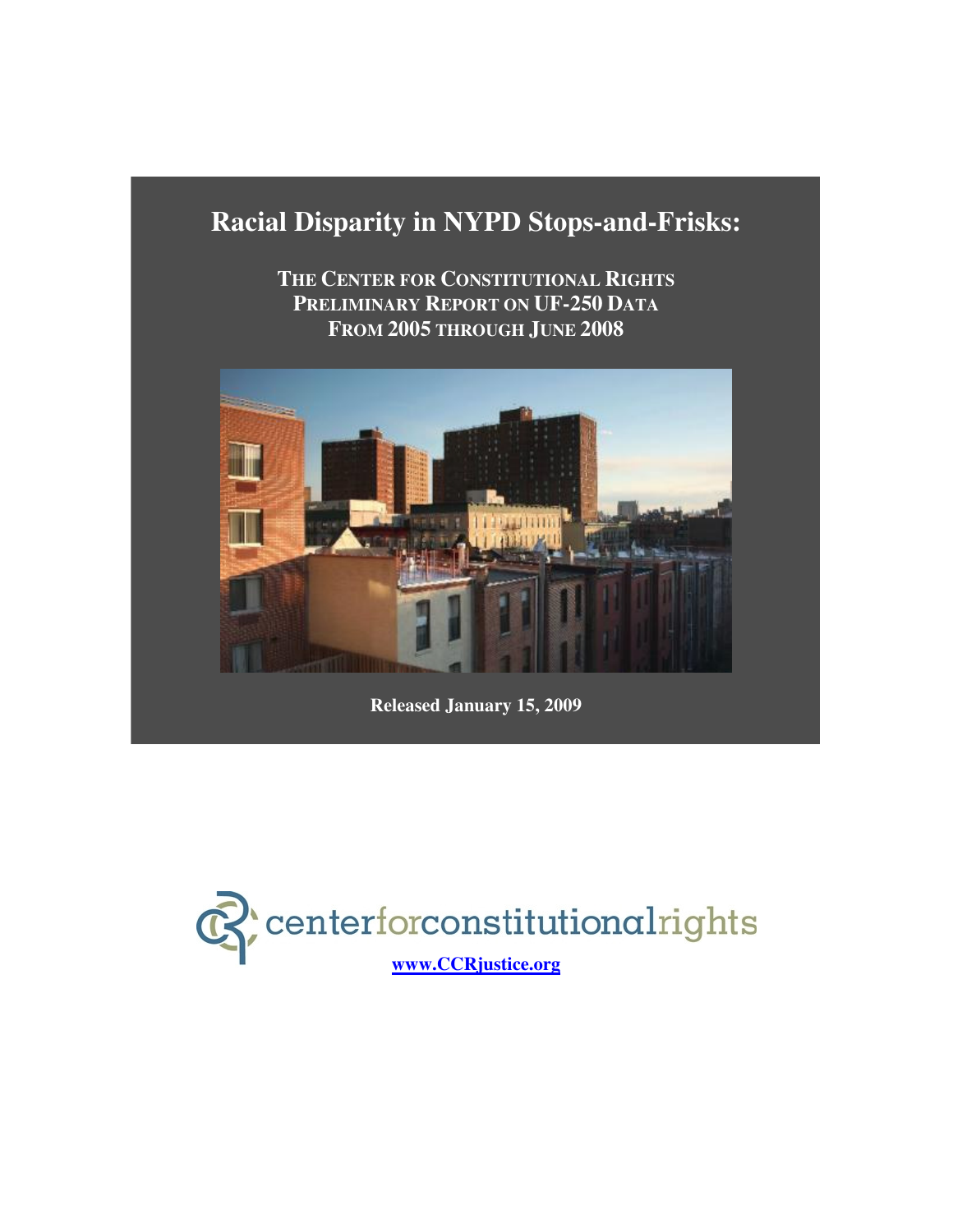# Racial Disparity in NYPD Stops-and-Frisks:

# The Center for Constitutional Rights Preliminary Report on UF-250 Data Obtained for 2005 through June 2008

# **TABLE OF CONTENTS**

| II.  |                |  |  |  |
|------|----------------|--|--|--|
| III. |                |  |  |  |
|      | A.             |  |  |  |
|      | <b>B.</b>      |  |  |  |
|      | $\mathbf{C}$ . |  |  |  |
| IV.  |                |  |  |  |
|      |                |  |  |  |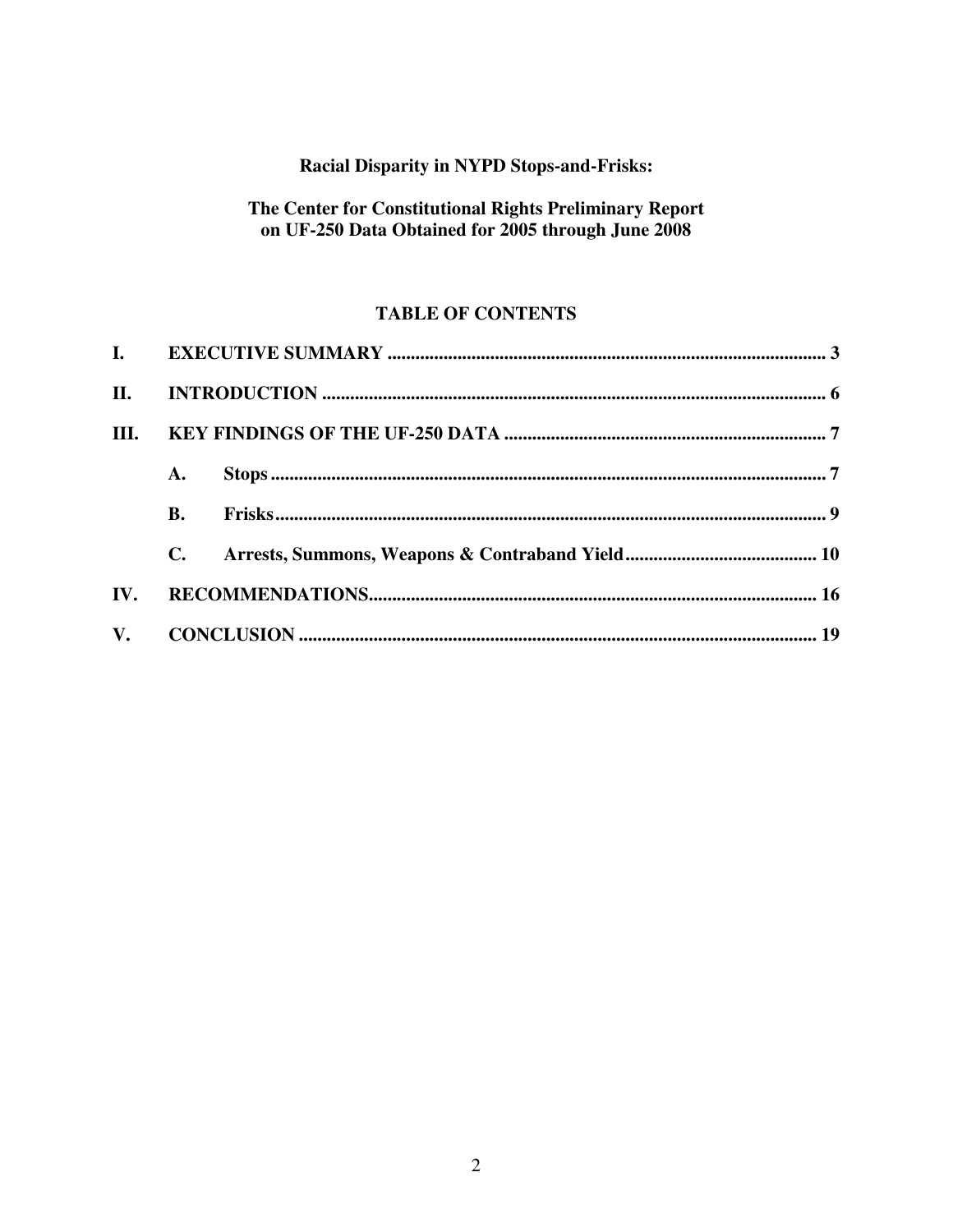### **I. EXECUTIVE SUMMARY**

On September 9, 2008, the United States District Court in Manhattan ordered the New York Police Department (NYPD) to provide all of its UF-250, or "stop-and-frisk,"<sup>1</sup> data from 1998 through the first half of 2008 to the **Center for Constitutional Rights (CCR)**. Judge Shira Scheindlin ruled that the NYPD failed to prove that the law enforcement privilege protects the NYPD from having its questionable stop-and-frisk practices exposed to public scrutiny and further, that all of the data other than personal identifying information of police officers and persons stopped, could be made available to the public.

The order was the result of a discovery request served on the City of New York in April 2008 seeking production of the data as part of an ongoing civil rights lawsuit filed by CCR on behalf of plaintiffs who allege they were illegally stopped and frisked on one or more occasions by NYPD officers without reasonable suspicion and because of their race. The lawsuit, *Floyd v. City of New York* was filed on January 31, 2008 and alleges that the NYPD engages in racial profiling and suspicionless stop-and-frisks of law-abiding New York City residents. The named plaintiffs in the litigation – David Floyd, Lalit Clarkson, David Ourlicht and Deon Dennis – represent hundreds of thousands of New Yorkers who over the past several years have been stopped on the way to work, in front of their homes, or just walking down the street, without any cause, primarily because of their race or ethnicity.

In a preliminary review of the UF-250 data from 2005 through the first half of 2008, CCR made the following findings:

 1 "Stop-and-frisk," also referred to as "stop-question-and-frisk," is a practice by which an NYPD officer initiates a stop of an individual on the street. Stops are supposed to occur when the officer has a reasonable suspicion that a crime has occurred, is occurring, or is likely to occur. Frisks are legally permitted only when the officer believes the individual poses an immediate threat to the officer or people in the immediate area. Stops may result in arrest or the issuance of a summons to the individual. Stops-and-frisks are often used in "quality of life" policing models.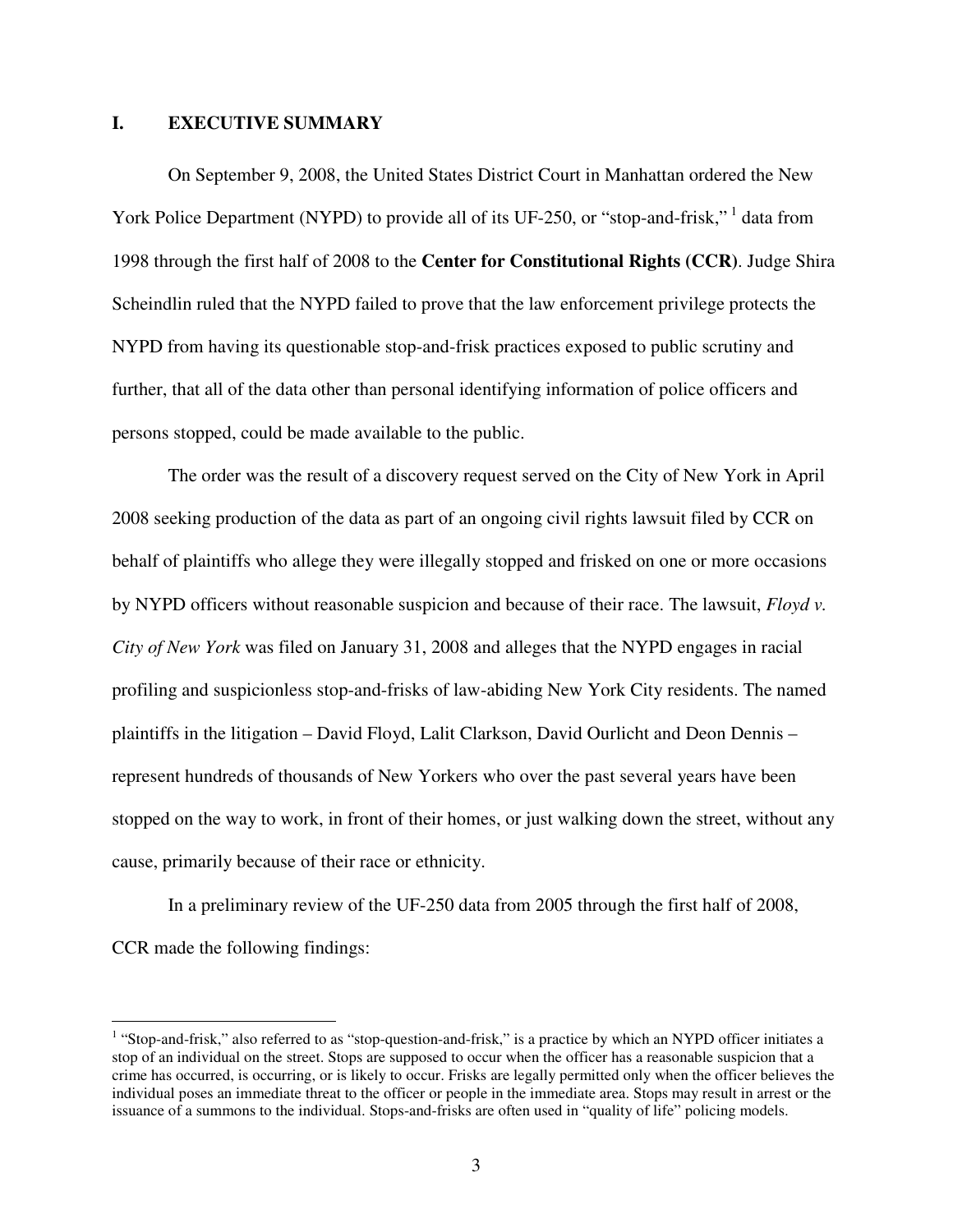**The NYPD's use of stop-and-frisk is on the rise**. In 2005, the NYPD made less than 400,000 stops in comparison to a projected 543,982 stops in 2008. Over a period of 3.5 years, the NYPD has initiated nearly 1,600,000 stops of New Yorkers.

#### **The NYPD continues to disproportionately stop-and-frisk Black and Latino**

**individuals**. From 2005 to 2008, approximately 80 percent of total stops made were of Blacks and Latinos, who comprise 25 percent and 28 percent of New York City's total population, respectively. During this same time period, only approximately 10 percent of stops were of Whites, who comprise 44 percent of the city's population.

#### **Blacks and Latinos are more likely to be frisked after a NYPD-initiated stop than**

**Whites**. Between 2005 and June 2008, Whites comprised 8 percent and Blacks comprised 85 percent of all individuals frisked by the NYPD. In addition, 34 percent of Whites stopped during this time period were also frisked, while 50 percent of Blacks and Latinos stopped were also frisked.

#### **Blacks and Latinos are more likely to have physical force used against them during**

**a NYPD-initiated stop than Whites**. The data reveals that a significant number of stops result in the use of force by the NYPD. Of those stops, a disproportionate number of Blacks and Latinos have physical force used against them. Between 2005 and June 2008, 17 percent of Whites, compared to 24 percent of Latinos and Blacks, had physical force used against them during NYPD-initiated encounters.

**Stops-and-frisks result in a minimal weapons yield and/or contraband yield**. The data demonstrates a paucity of stops resulting in weapons and/or contraband yield across racial lines. Of the cumulative number of stops made since 2005, only 2.6 percent resulted in the discovery of a weapon or contraband. Though rates of contraband yield were minute across all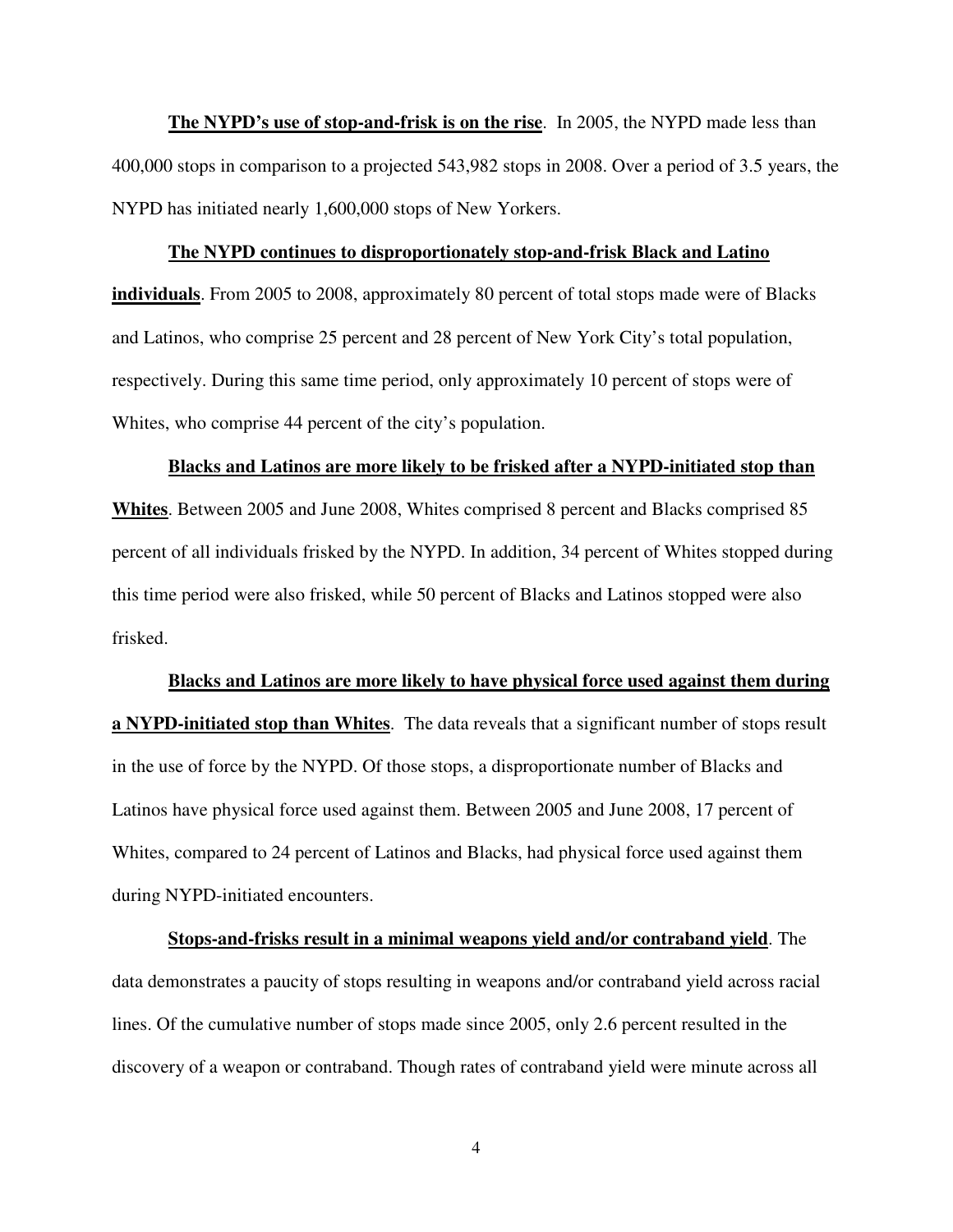racial groups, stops made of Whites prove to be slightly more likely to yield contraband. This suggests stop-and-frisk is not an effective crime fighting tactic.

### **The proportion of stops-and-frisks by race does not correspond with rates of arrest**

**or summons**. Arrest and summons rates for persons stopped during the period of 2005 through the first half of 2008 were low for all racial groups, with between 4 and 6 percent of all NYPDinitiated stops resulting in arrests and 6 and 7 percent resulting in summons being issued during this period. This further suggests stop-and-frisk is not an effective crime fighting tactic.

The UF-250 data provided by the NYPD plainly demonstrate that Black and Latino New Yorkers have a greater likelihood of being stopped-and-frisked by NYPD officers at a rate significantly disproportionate to that of White New Yorkers. That NYPD officers use physical force during stops of Blacks and Latinos at an exceedingly disproportionate rate compared to Whites who are stopped, and that this disparity exists despite corresponding rates of arrest and weapons or contraband yield across racial lines, further supports claims that the NYPD is engaged in racially-biased stop-and-frisk practices. The findings of this preliminary review of the data are presented in greater detail herein.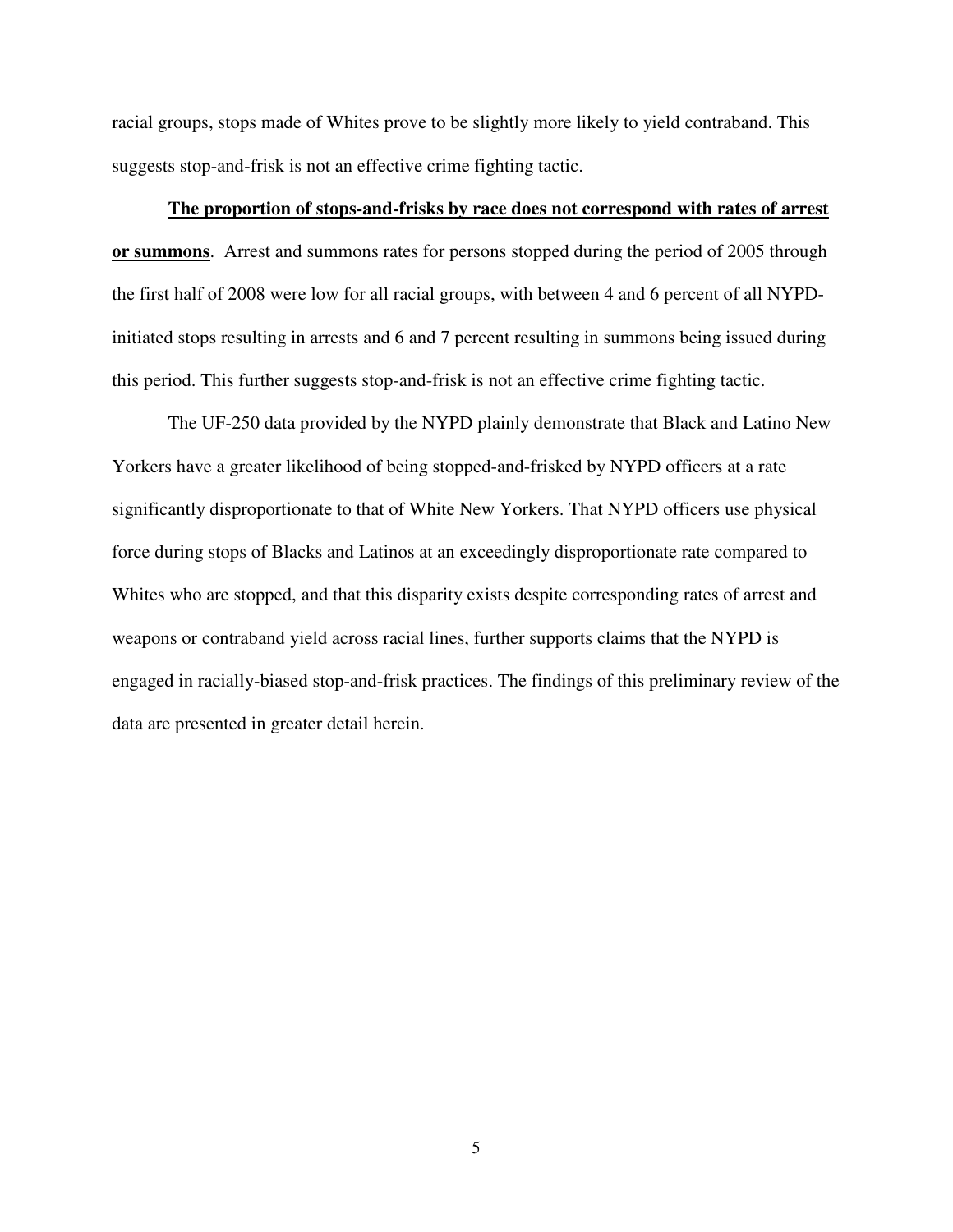### **II. INTRODUCTION**

*Floyd v. the City of New York* stems from CCR's landmark racial profiling case, *Daniels v. City of New York* – filed in the wake of the Amadou Diallo shooting – that led to the disbanding of the NYPD's infamous Street Crime Unit and a settlement with the City in 2003. The *Daniels* settlement agreement required the NYPD to create and maintain a written anti-racial profiling policy that complies with the United States and New York State Constitutions, as well as to provide stop-and-frisk data to CCR on a quarterly basis from the last quarter of 2003 through the first quarter of 2007. A prior internal analysis of the data received from *Daniels* strongly suggested that the NYPD engaged in stop-and-frisks without suspicion and based on race. While CCR was in possession of the UF-250 data for these years, all the data and the analysis of it were under a protective order that prohibited release to the public.

This preliminary report<sup>2</sup> presents: 1) key findings from CCR's initial analysis of the recently obtained portions of the NYPD's UF-250 stop-and-frisk data for 2005 through the first half of 2008; and 2) several policy recommendations and community-based responses to counter racial profiling by local law enforcement.

<sup>&</sup>lt;sup>2</sup> This analysis of the data does not necessarily reflect the conclusions, evidence and arguments that will be presented by plaintiffs in the *Floyd* litigation.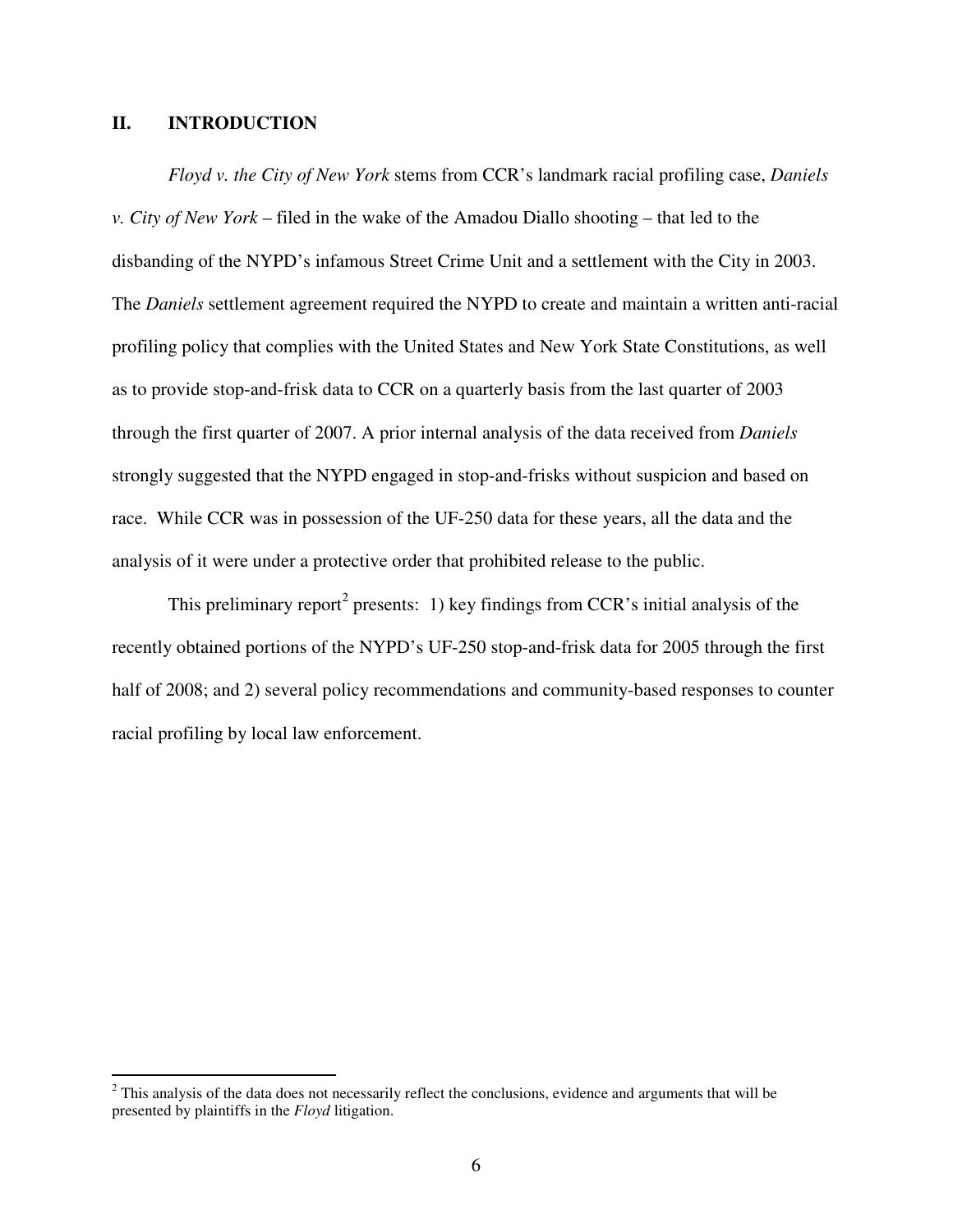### **III. KEY FINDINGS OF THE UF-250 DATA**

The UF-250 data was produced to CCR as database files for each year required under Judge Scheindlin's Order. Each file contained data from the stops-and-frisks recorded by NYPD officers for one of relevant years. Each database file contains approximately 250 fields, corresponding with fields from the paper-based UF-250 forms that NYPD officers are required to complete each time a stop is initiated. This report includes an analysis of key data fields relevant to the *Floyd* litigation. Fields analyzed include stops, frisks, arrests, summons, weapons and contraband yield, use of physical force and combinations of these. Non-integer percentage numbers, e.g. 32.72 percent and 32.49 percent, were rounded up by the hundredths decimal to the nearest integer. For example, 32.99 percent is calculated as 33 percent, as is 32.49 percent.

#### **A. Stops**

The mean number of total stops for years 2005, 2006 and 2007 was 458,926; however, in the first half of 2008, the NYPD made 271,991 stops. If the NYPD continued to make stops at a similar rate during the second half of the year, it will have made 543,982 by the end of 2008, a figure which surpasses the previous record number of 506,491 of total stops in 2006. *See Figure 1.* 

The disproportionate number of stops of Black and Latino civilians by the NYPD continues unchanged. From 2005 through the first half of 2008, the NYPD recorded a cumulative total of 1,648,769 stops, 81 percent of which were stops of Blacks and Latinos, with just 11 percent of stops of Whites. Specifically, Whites comprised 10 percent of stops in 2005 and 11 percent of stops in 2006, 2007 and the first half of 2008. Latinos, however, comprised 29 percent of stops in 2005 and 2006, 30 percent in 2007 and 32 percent in the first half of 2008.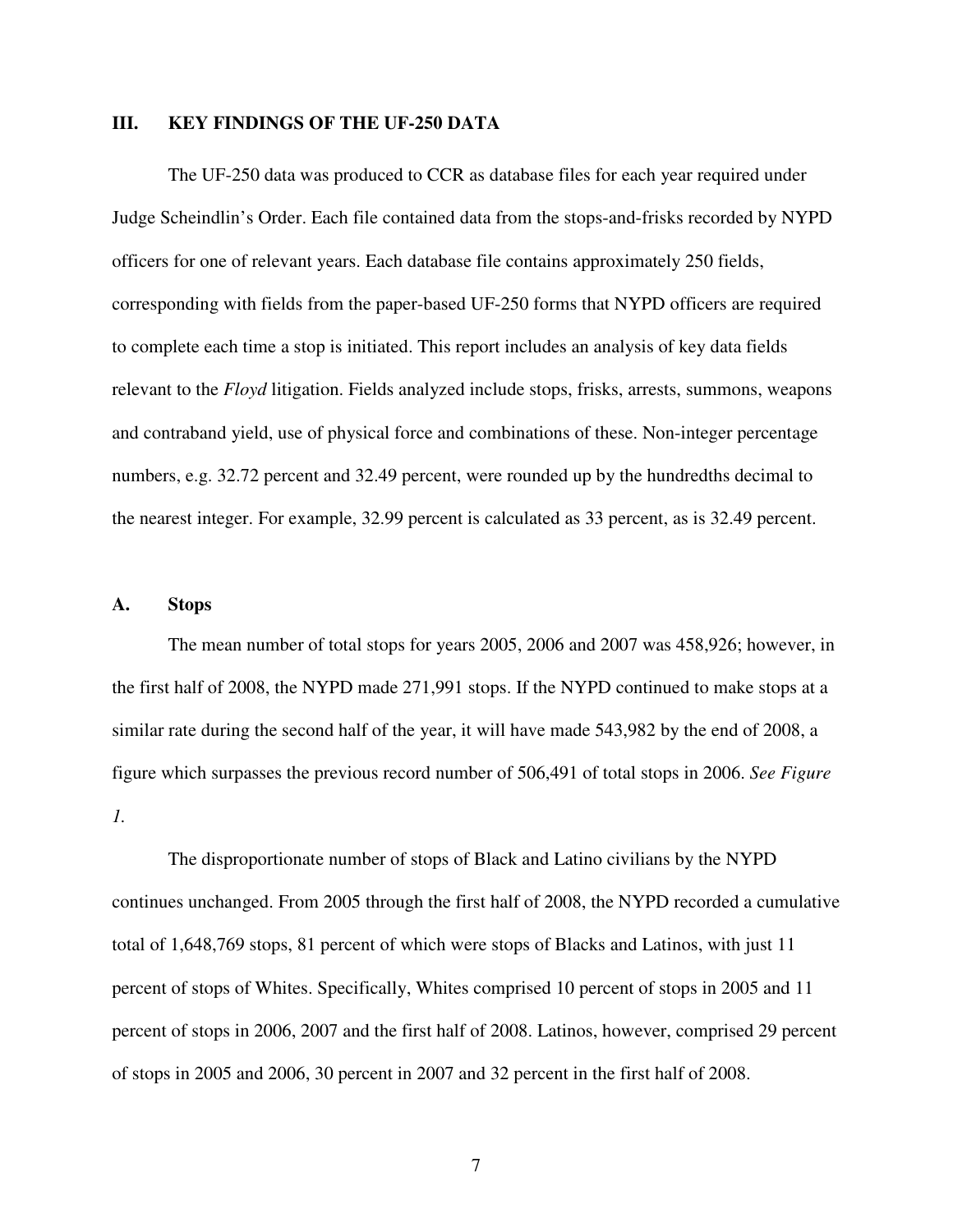Approximately 50 percent of all stops in 2005 through the first half of 2008 were of Blacks. *See Figures 2 and 3.* The disparity in the percentages of individuals stopped by race is even more dramatic when compared to the relative populations of these groups in New York City. As of 2006, Whites comprised 44 percent of the population of New York City, Latinos and African Americans comprised 28 and 25 percent, respectively.<sup>3</sup>



**Figure 1** 



 3 U.S. Census Bureau. *American Community Survey 3-Year Estimates, New York*. ACS Demographic and Housing Estimates (2005-2007)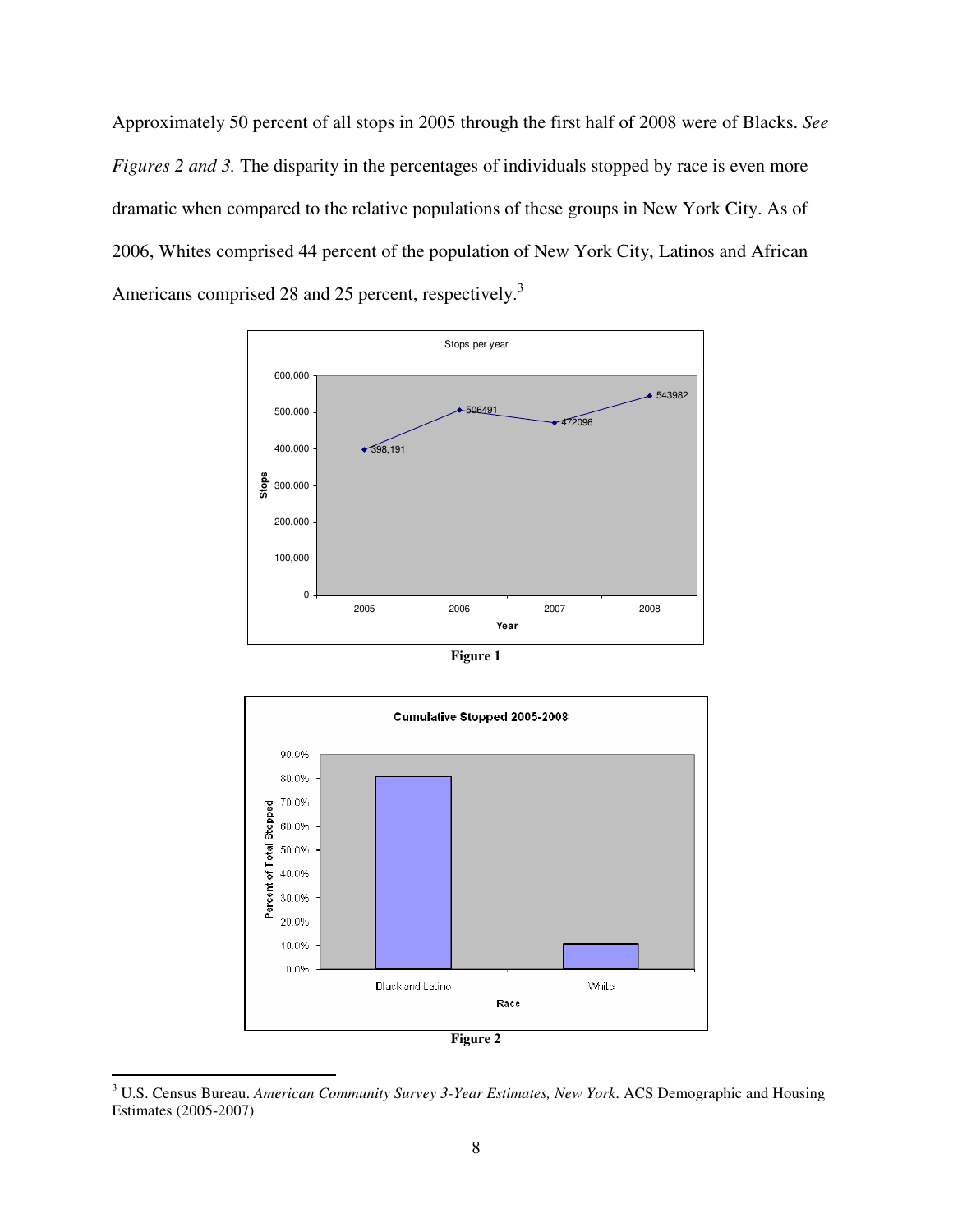

**Figure 3** 

#### **B. Frisks**

The number of frisks conducted by the NYPD continues to increase. In 2007, although the NYPD made 34,000 fewer stops than in the previous year, nearly 28,000 more frisks were conducted for a total of 245,033. During the first half of 2008, the NYPD made 145,323 frisks; based on this trend, it can be projected that over 290,000 frisks will have been conducted by the end of 2008 – a record number of NYPD-initiated street encounters resulting in frisks for any single year of publicly available data.

Already, individuals stopped had a 42 to 43 percent likelihood of being frisked by the NYPD in 2005 and 2006, respectively. Since 2007 however, this likelihood increased by 10 percent. This denotes a steady increase in stops resulting in frisks by the NYPD. This is true even for Whites, of whom approximately 28 percent were frisked in 2005 and 2006 and 41 percent were frisked in 2007 and the first half of 2008.

Latinos and Blacks also had an increased likelihood of being frisked in 2007 and the first half of 2008. Latinos had a 44 percent chance of being frisked in 2005 and 45 percent in 2006,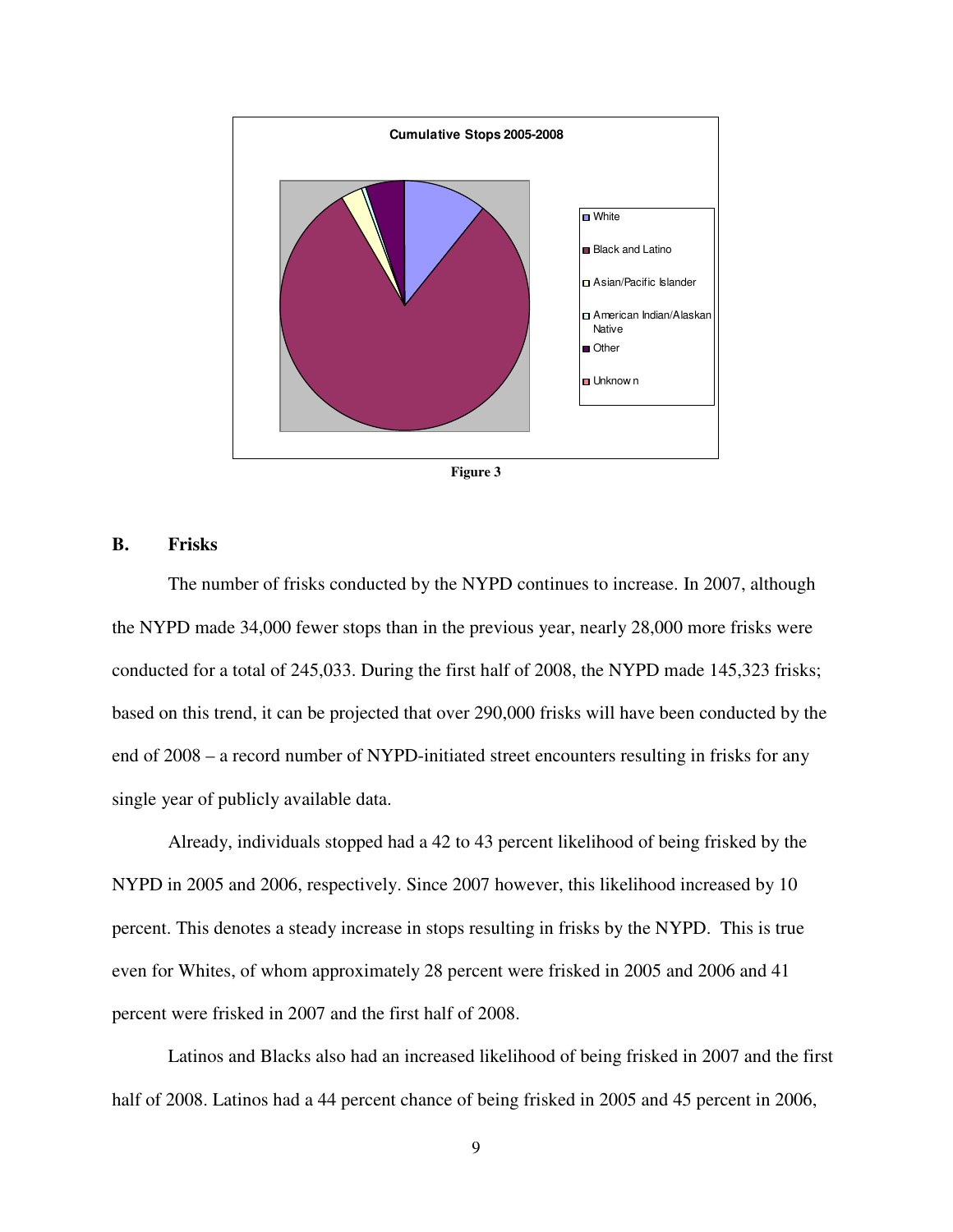increasing to 55 percent in 2007 and the first half of 2008. Similarly, Blacks had a 46 percent chance of being frisked in 2005 and 2006, rising to 54 percent in 2007 and 56 percent in the first half of 2008. *See Figure 4.*

Between 2005 and June 2008, a cumulative total of 775,428 of stops made by the NYPD resulted in frisks. Of the individuals frisked during this period, 59,967, or 8 percent, were White and 660,936, or 85 percent, were Black and Latino.



### **C. Arrests, Summons, Weapons & Contraband Yield**

#### 1. Arrests

The arrest rates for NYPD-initiated stops have remained markedly low for all racial groups during the period of 2005 through the first half of 2008. In total, just 27,632 arrests were made out of the 472,096 stops in 2007, and only 16,784 arrests resulted from the 271,991 stops made in the first half of 2008. In 2005, only 5 percent of all stops of Whites, 5 percent of all stops of Blacks and 5 percent of all stops of Latinos conducted by the NYPD resulted in arrests. In 2006, 4 percent of stops of Whites, 5 percent of stops of Latinos and 4 percent of stops of Blacks resulted in arrests. The arrest rate increased to 6 percent for all three racial groups in 2007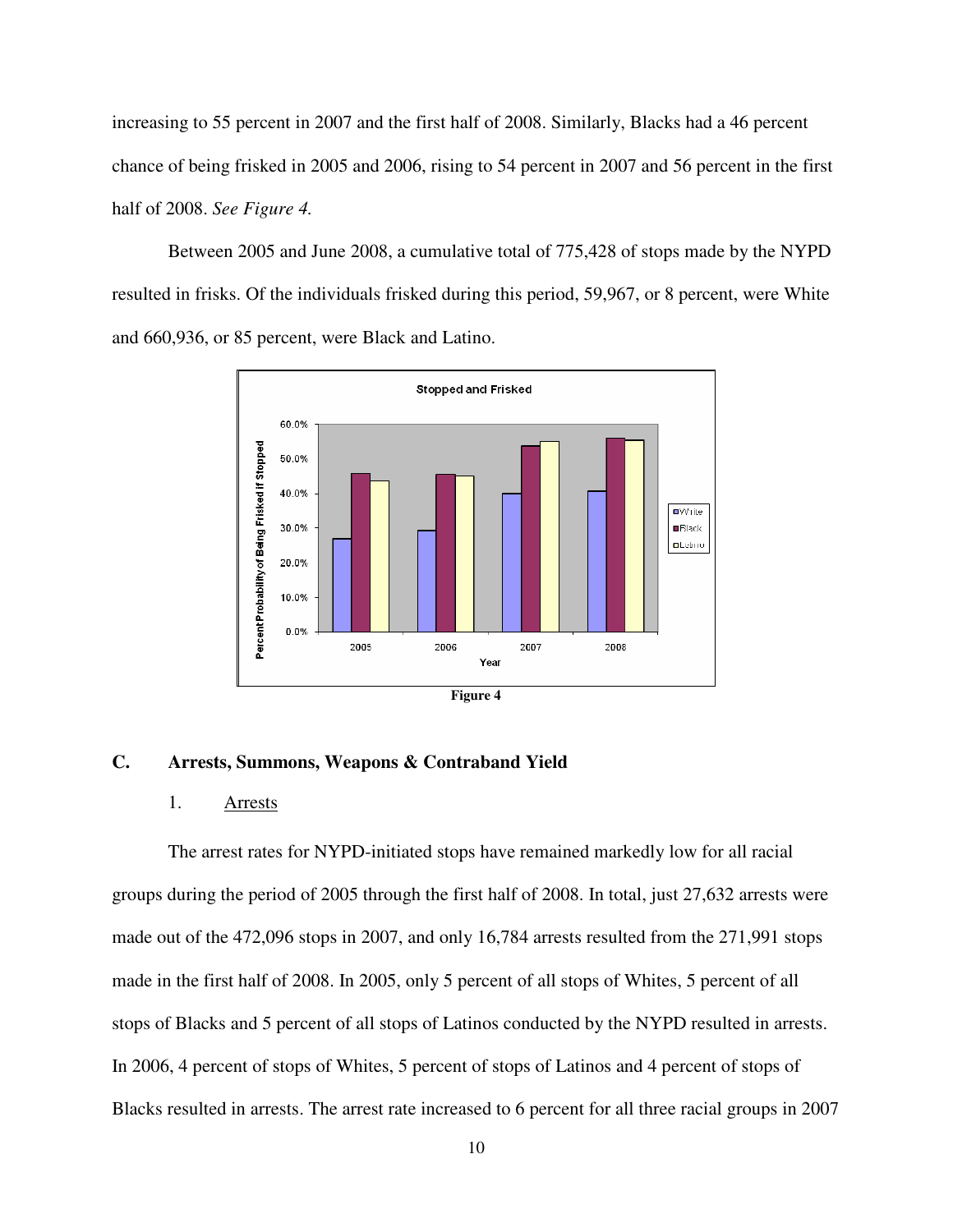and the first half of 2008. Based on this data, relatively equal arrest rates for all racial groups are completely inconsistent with the striking disparity in stops of Blacks and Latinos versus Whites. *See* Figure 5.



### 2. Summons

The rate of summons issued for NYPD-initiated stops made from 2005 to the first half of 2008 remained in the range of 6 to 7 percent of stops. Like the rate of stops resulting in arrests, the rate of summons issued after an NYPD-initiated stop are equal across racial lines.

### 3. Weapons Yield

Since 2005, the weapons yield rate has remained equal across racial lines, despite the fact that Latinos and Blacks consistently comprise over 80 percent of total stops. The mean weapons yield rate of stops from 2005 through the first half of 2008 was 0.75 percent of all stops. In 2005, the weapons yield rate was 1.1 percent; in 2006, the weapons yield rate was 0.4 percent of all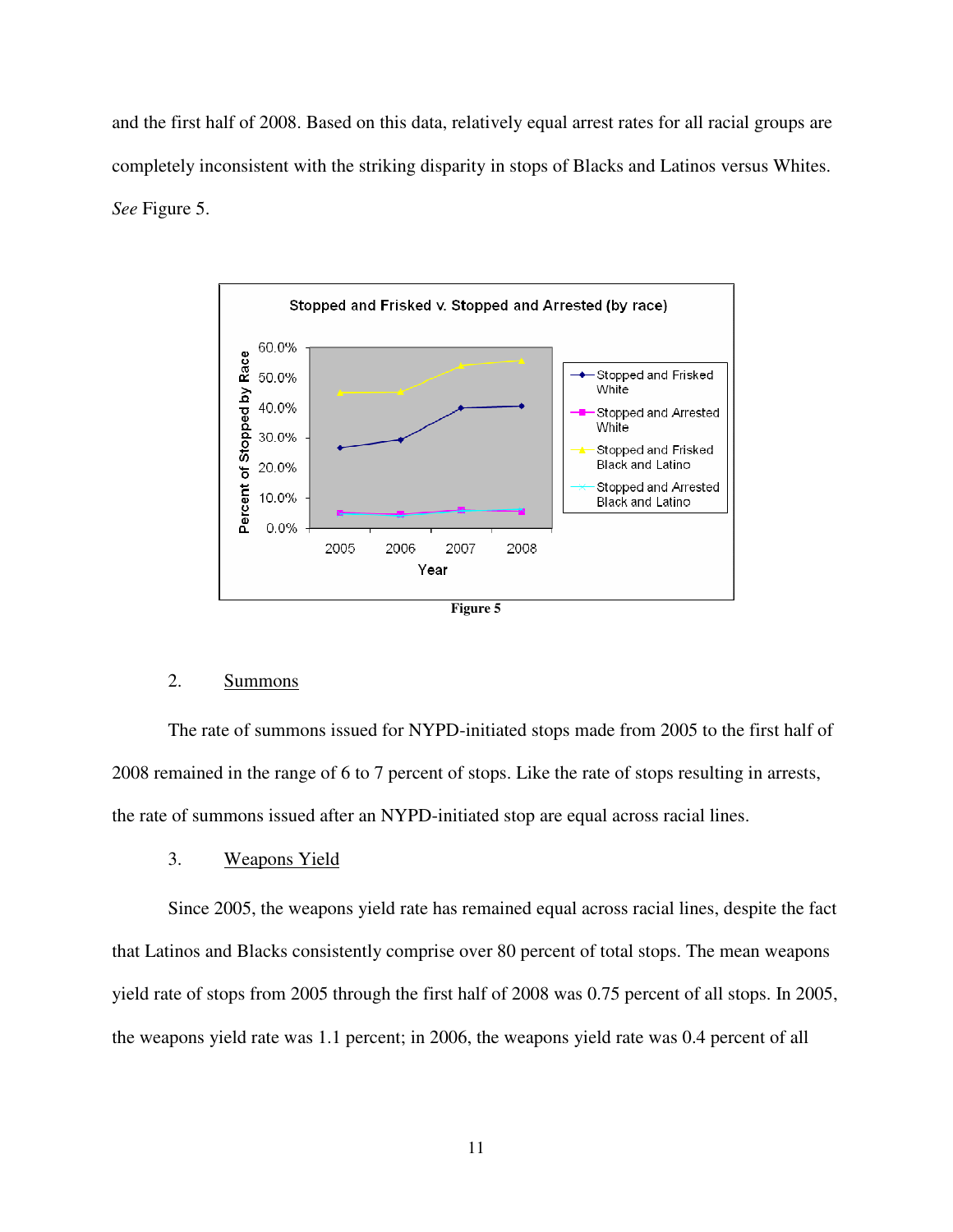stops; in 2007, it stood at 0.5 percent of all stops; and, in the first half of 2008 the yield was 1 percent. *See Figure 6.*





### 4. Contraband Yield

The rate of contraband yield from stops made by the NYPD have stayed level and at a minuscule percentage across racial groups. The total percentages of stops resulting in contraband yield are as follows: 1.8 percent in 2005, 1.4 percent in 2006; and, 2 percent in 2007 and the first half of 2008. *See Figure 7.*

While the percentages are low throughout racial groups, Whites demonstrate slightly higher rates of contraband yield. In 2005, 2.3 percent of Whites stopped resulted in a contraband yield compared to 1.8 percent for Latinos and Blacks; in 2006, the percentage for Whites was 1.9 percent compared to 1.4 percent for Latinos and Blacks; in 2007, the percentage for Whites was 2.4 percent versus 1.9 percent for Latinos and Blacks; and, in the first half of 2008 the percentage for Whites was 2.1 percent versus 1.8 percent for Latinos and Blacks.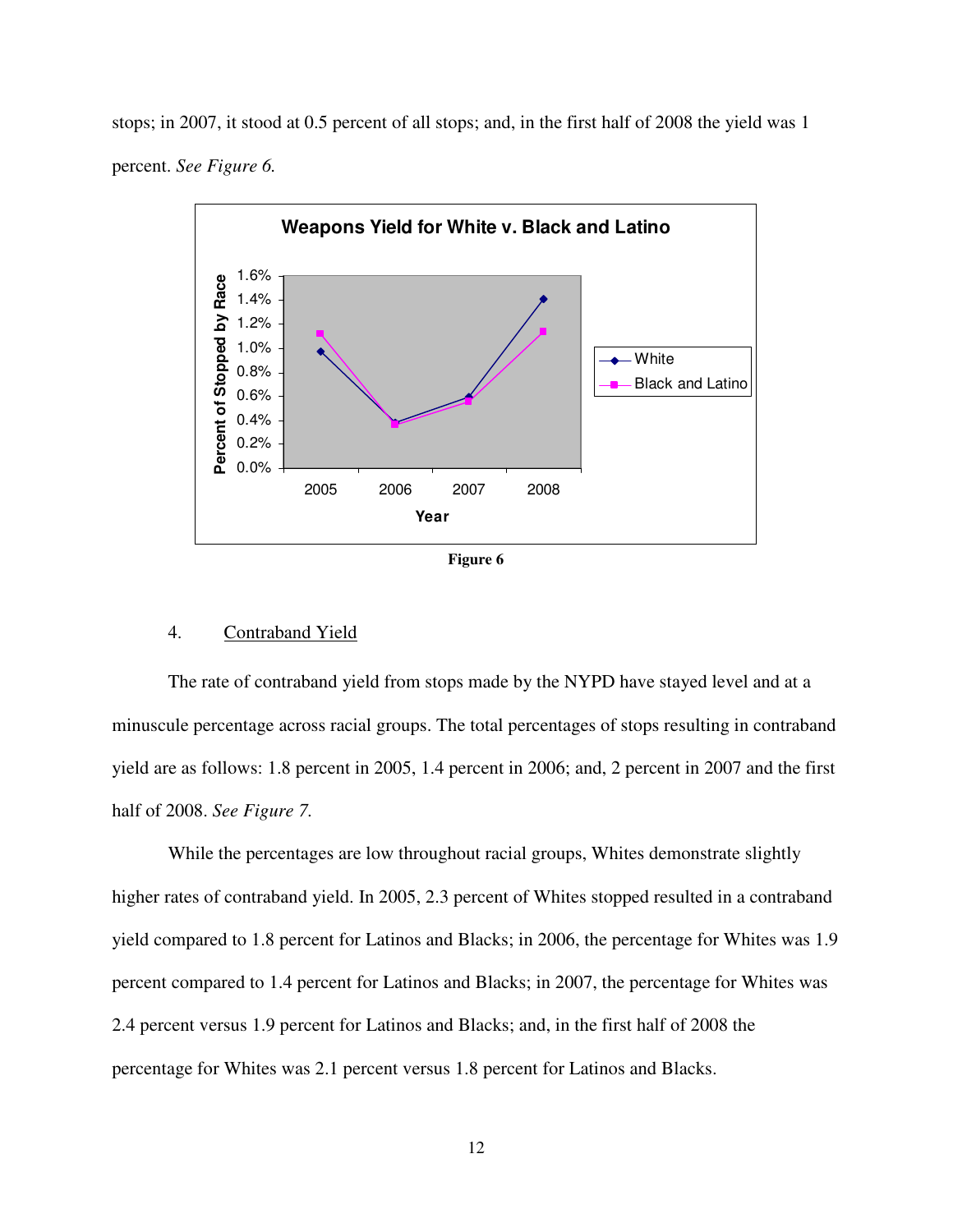Regardless of race, an average of 97.6 percent of stops made by the NYPD from 2005 through the first half of 2008 resulted in neither weapons nor contraband yield.



**Figure 7** 

# 5. Use of Physical Force

The UF-250 form describes the use of physical force as the use of the following weapons and tactics:

- Hands
- Suspect on ground
- Suspect against wall
- Weapon drawn
- Weapon pointed
- Baton
- Handcuffs
- Pepper Spray
- Other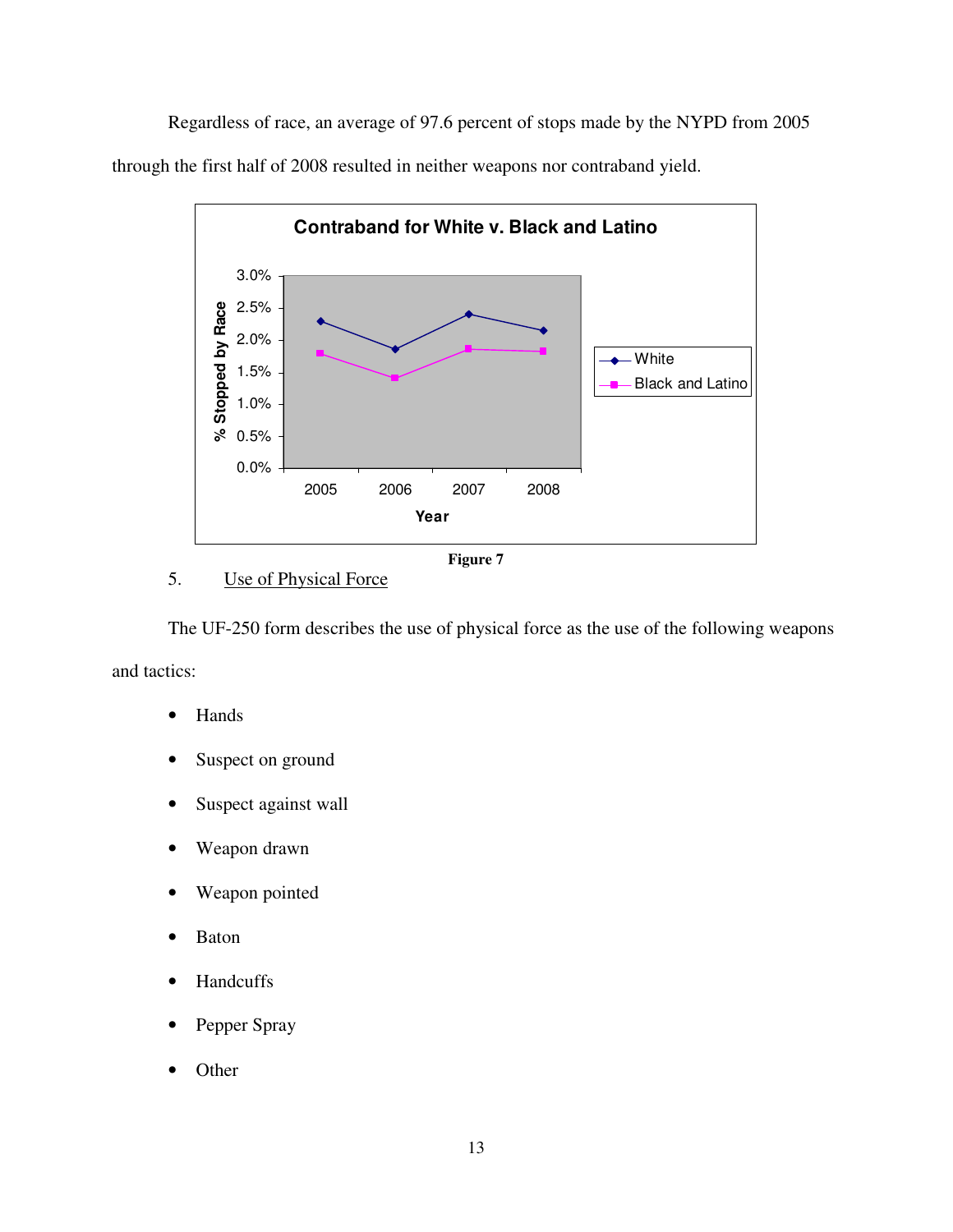Physical force was self-reported by NYPD officers in 23 percent, or 373,233, of the 1,600,000 stops conducted by the NYPD between 2005 and June 2008. The use of physical force by police officers has a greater likelihood of occurring than arrests or the issuance of a summons combined. The percentage of stops resulting in the use of physical force by an officer was 25 percent in 2005; 20 percent in 2006; 23 percent in 2007; and, 24 percent in the first half of 2008.

There is an evident racial disparity in the use of physical force used by NYPD officers during stops. In 2005, 19 percent of Whites stopped had physical force used against them, compared to 26 percent of Latinos and Blacks; in 2006, 15 percent of Whites, compared to 21 percent of Latinos and Blacks, endured physical force; in 2007, 18 percent of Whites, compared to 24 percent of Latinos and Blacks, had physical force used against them; and, in the first half of 2008, 18 percent of Whites, compared to 24 percent of Latinos and Blacks, had physical force used against them by the NYPD. *See Figure 7.*



**Figure 7**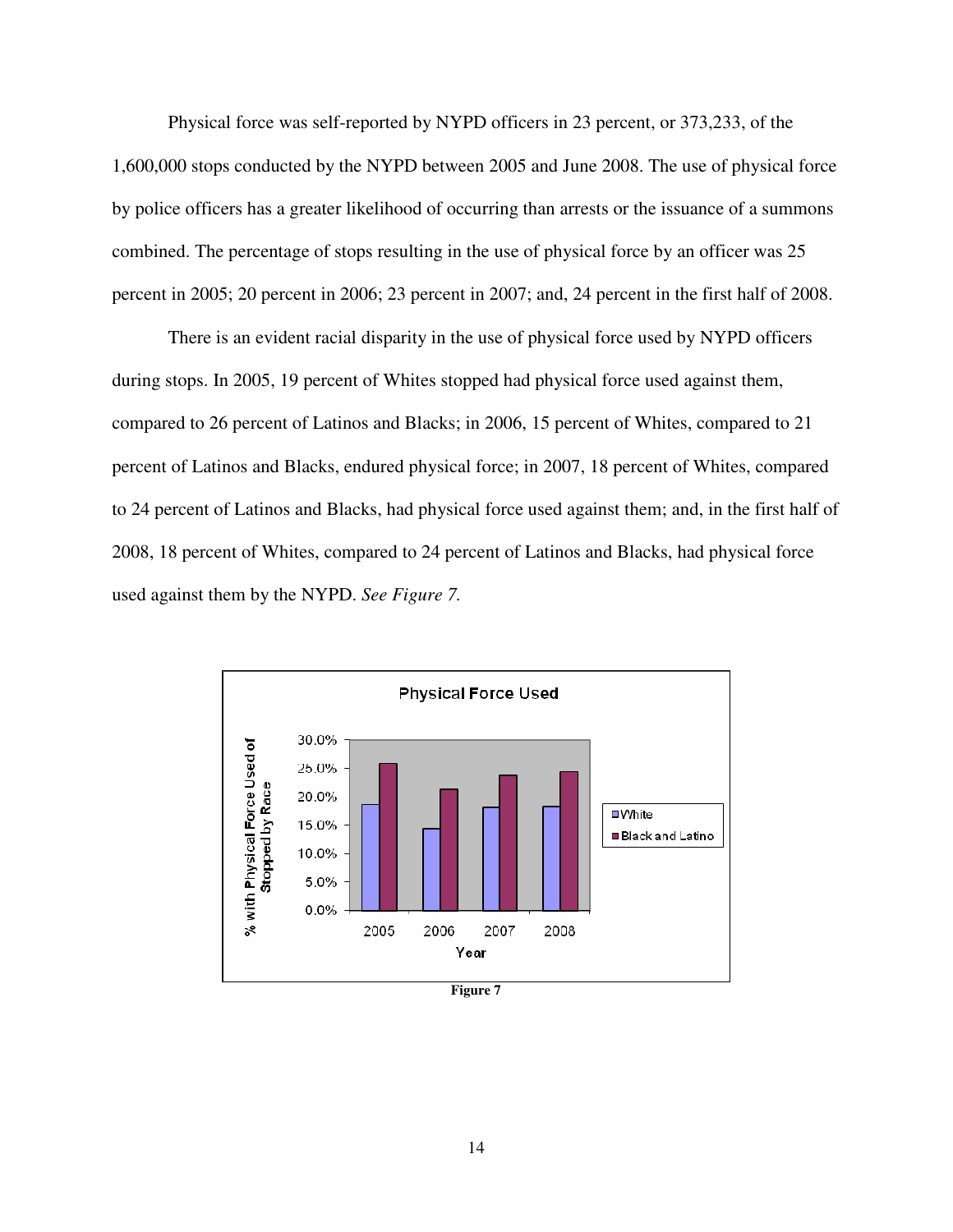# 6. Physical Force and Arrest

Between 2005 and June 2008, the mean percentage of stops involving the use of physical force by the officer that resulted in an arrest was 12 percent. In other words, 88 percent, or 328,589 of the 373,233 encounters in which physical force was used, the individual was not arrested*. See Figure 8.* 



**Figure 8**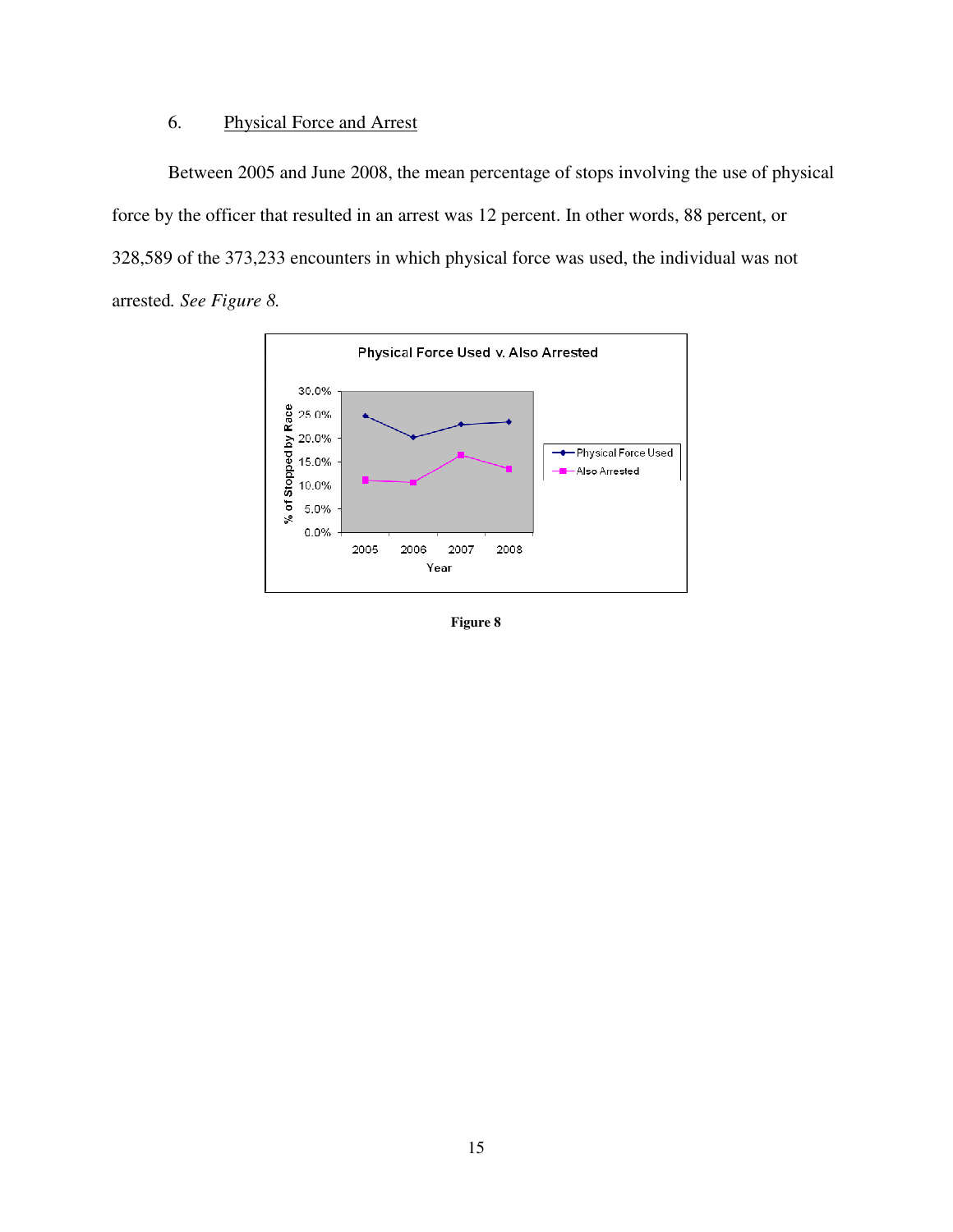### **IV. RECOMMENDATIONS**

As illustrated in this preliminary report, the NYPD's UF-250 data plainly demonstrate that Black and Latino New Yorkers have a significantly greater likelihood of being stopped and/or frisked by NYPD officers than White New Yorkers. The racial disparity in the rate at which NYPD officers use physical force during stops-and-frisks further substantiate *Floyd's*  claims of racial profiling. The disparity is even more distressing when compared to corresponding rates of arrest and weapons or contraband yield by race. CCR seeks judicial remedies through the *Floyd* case, which will be defined through the course of the litigation. At the same time, CCR advocates for a range of institutional and community-based changes that may overlap, but are independent from, the litigation remedies.

### **A. Department and Policy Reform**

• **Release additional policing and crime data**. Greater transparency about NYPD

policies and procedures is essential in combating the racial profiling of hundreds of thousands of New Yorkers. Only with publicly available data can the community-atlarge determine whether or not the NYPD is acting under the rule of law. Publicly available data should include not only NYPD activities, but data, such as COMSTAT, that informs the NYPD's policies and procedures.

- **Enforce existing NYPD reporting requirements**. The NYPD is currently required to report to the City Council quarterly on the number of stop-and-frisks in every precinct by race and gender. This requirement must be enforced and met consistently.
- **Increase the scope and authority of the CCRB**. The Civilian Complaint Review Board (CCRB) was formed in 1993 to receive and review civilian complaints of police misconduct. The CCRB's scope of review, however, is limited to incidents not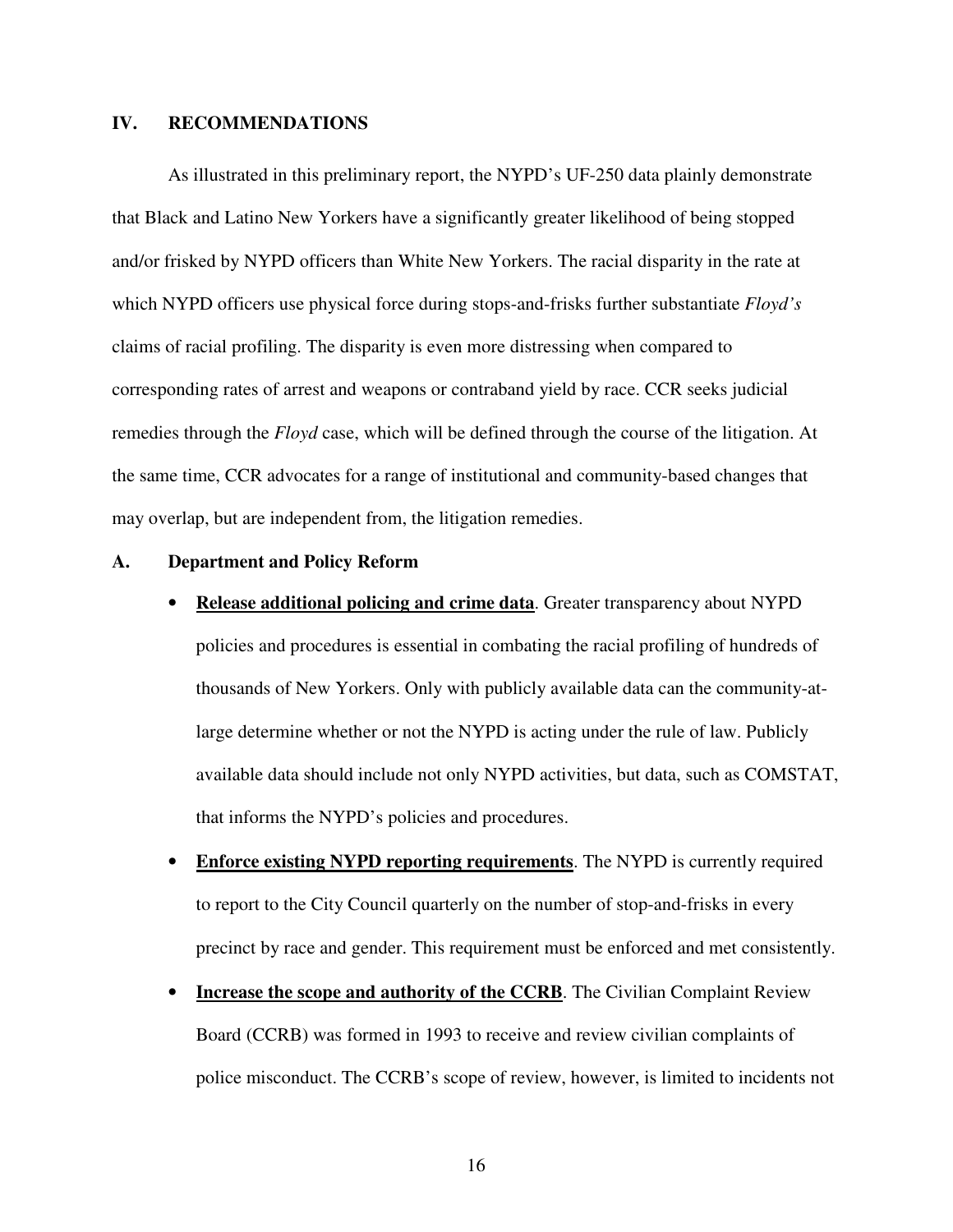resulting in arrest. Furthermore, the CCRB's authority is limited to offering recommendations and does not include the authority to take disciplinary action against officers who have engaged in misconduct. While the CCRB is a positive step towards greater accountability from the NYPD, its current capacity prohibits an independent review of misconduct. An effective CCRB requires the increased authority to impose more effective disciplinary sanctions based on the findings of their investigation, independent of any input or influence by the NYPD. More effective disciplinary penalties, including a greater number of days of desk duty or lost pay, retraining and even termination, would deter officers from future violations of a policy prohibiting racial profiling.

#### **B. Individual and Community Response**

- **Know your rights**. The Fourth Amendment gives individuals the right to be free of arbitrary search and detention. As the UF-250 data presented in this report suggests, this fundamental right is often violated in the name of safety or purportedly effective police practices. It is imperative that individuals and communities know their rights and how to effectively and safely exercise and protect those rights in interactions with law enforcement agents. For more information, visit www.ccriustice.org/stopandfrisk.
- **Advocate for a permanent Independent Police Auditor**. Communities and advocates can urge policy makers to create a position for a public official or body that would review NYPD practices, policies and data in order to issue recommendations for systemic, department-wide changes. An auditor would assess the failure or success of the police department in implementing policing policies and practices that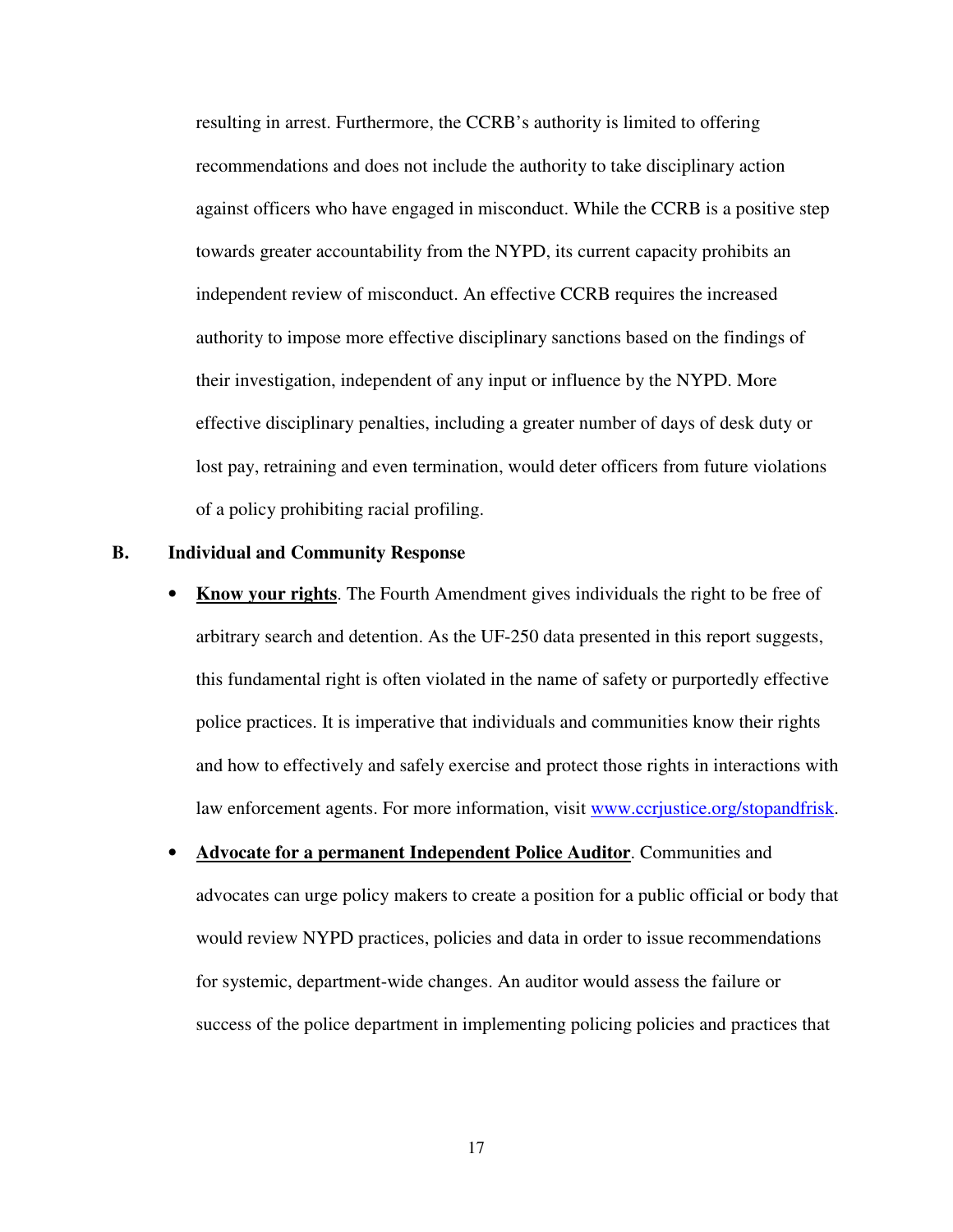are specifically designed to eliminate racial profiling. The auditor would also have the official capacity to investigate compliance with such policies.

• **Organize a community-based CopWatch program**. CopWatch programs act as community foot or vehicle patrols, or watch groups that lawfully monitor local law enforcement and observe police stops, searches and arrests. These programs aim to reduce police violence and misconduct by exercising the community's right and ability to hold police directly accountable for their actions. Communities in which the NYPD engages in racial profiling and other rights violations can use the CopWatch programs as an effective way to help deter police misconduct, or expose it when it occurs. For more information, visit www.peoplesjustice.org or

http://iwitnessvideo.info.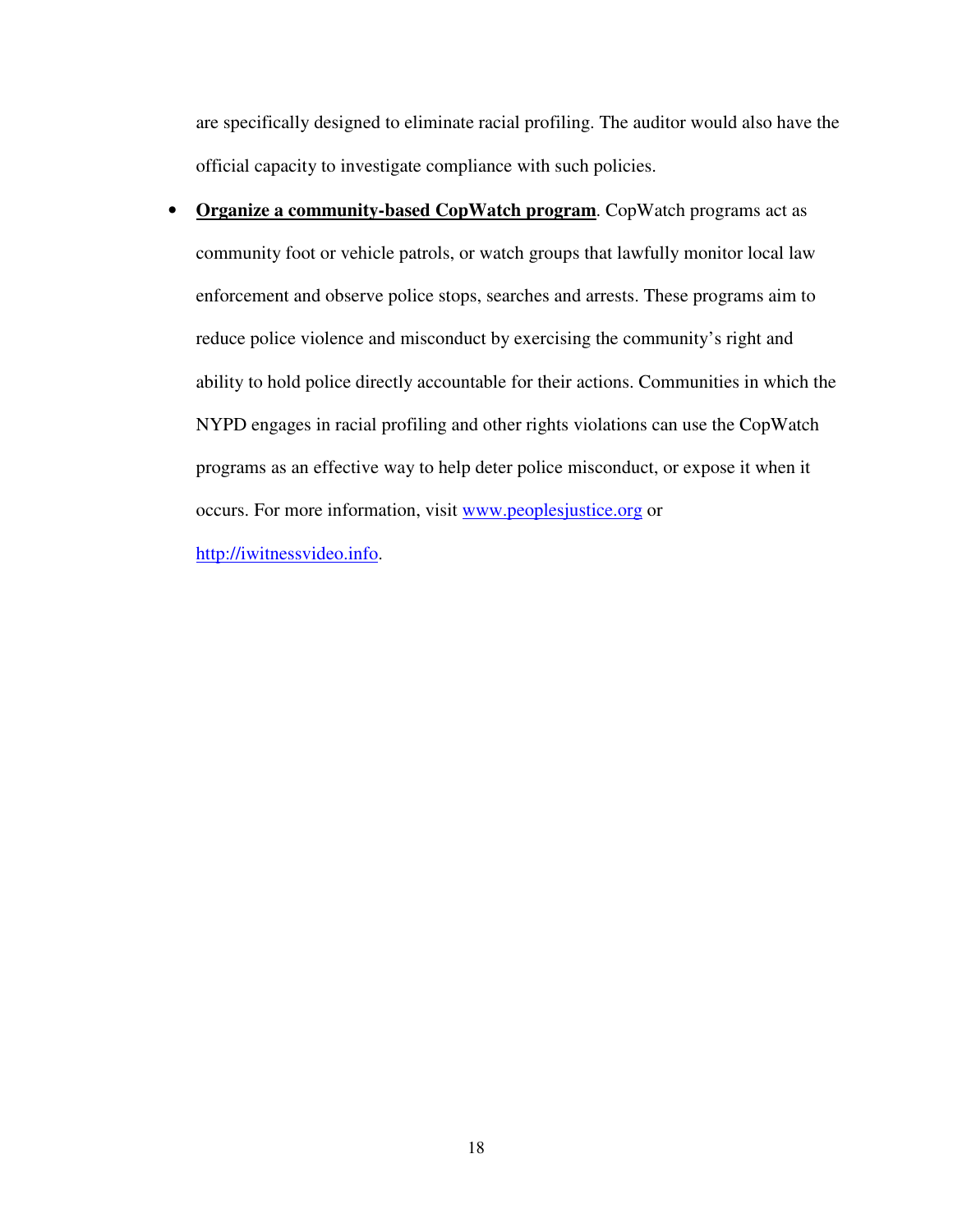### **V. CONCLUSION**

An initial review of the data provides plain evidence that the NYPD has continued to stop, question and frisk an alarmingly high number of New Yorkers each year. The NYPD claims that initiating and conducting nearly 1,600,000 stops-and-frisks over a period of almost 4 years is an effective and legitimate means of crime reduction. The NYPD's own stop-and-frisk data, however, does not support its aggressive stop-and-frisk practices.

While Blacks and Latinos are far more likely than Whites to be frisked during an NYPD initiated stop, the percentage of frisks resulting in arrests or summonses is correspondingly low across all racial groups. This provides strong evidence that the NYPD is not only exceedingly indiscriminate in its frisks of Blacks and Latinos, but also conducts such frisks without reasonable suspicion, raising legitimate concerns that such frisks may be racially pretextual.

The remarkably low rates of NYPD initiated stops-and-frisks that result in arrest, summons, weapons and/or contraband yield make evident the ineffectiveness of this unconstitutional practice. In addition to the illegality and unconstitutionality of unwarranted stops, the racial disparity exhibited in the NYPD's aggressive stop-and frisk practices only serve to strain an already complex relationship between the NYPD and communities of color. The excessive use of physical force in nearly 1 out of 4 stops – particularly when the majority of stops-and-frisks of Latinos and Blacks do not result in arrest – promote continued mistrust, doubt and fear of police officers in communities of color already scarred by major incidents of police brutality.

Racial profiling is a violation of fundamental rights and protections of the United States Constitution and the Civil Rights Act of 1964. Both the judicial remedies CCR will seek through the *Floyd* case and the recommended institutional and community-based initiatives have the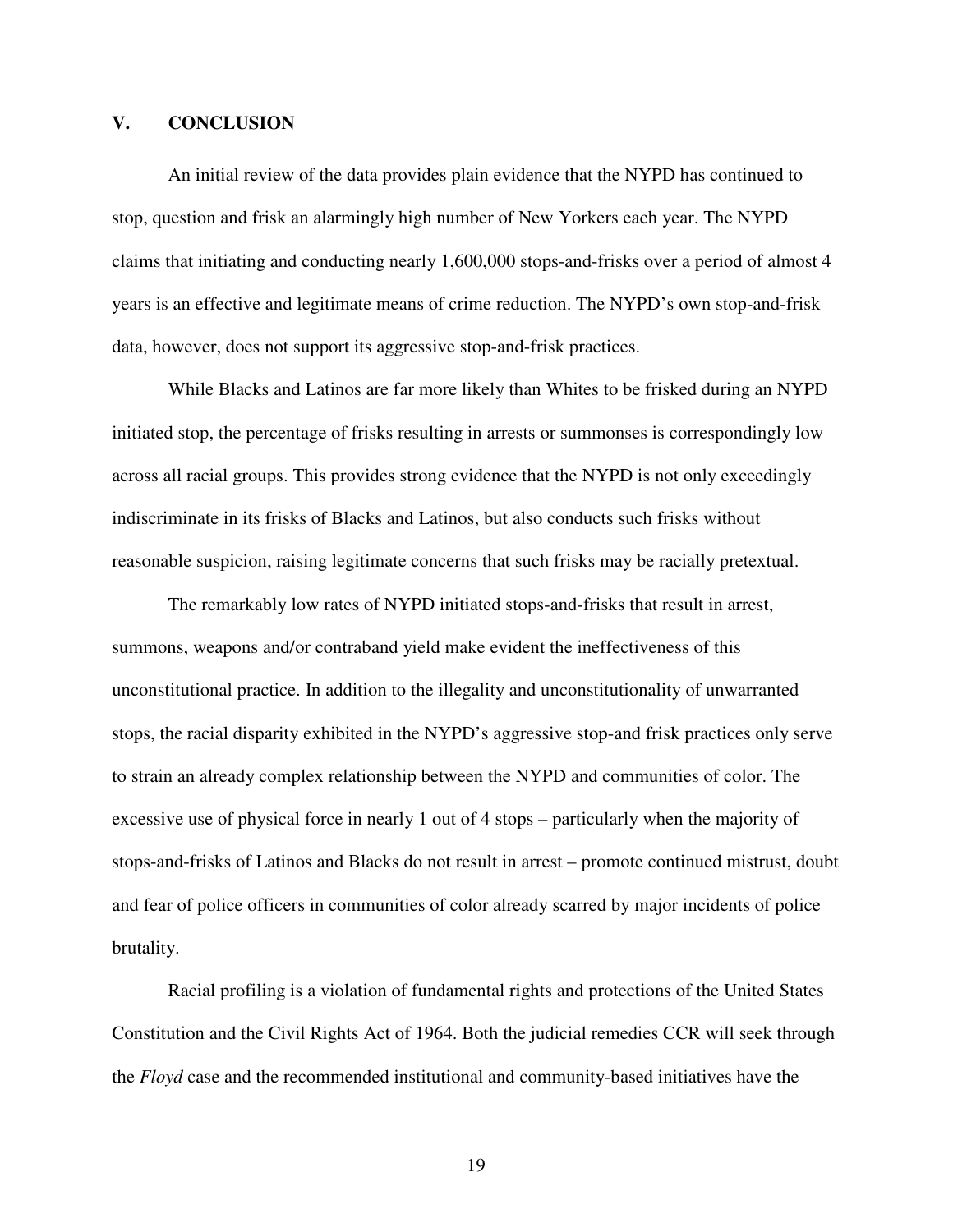common goal of restoring and protecting constitutional rights and quality of life for all communities.